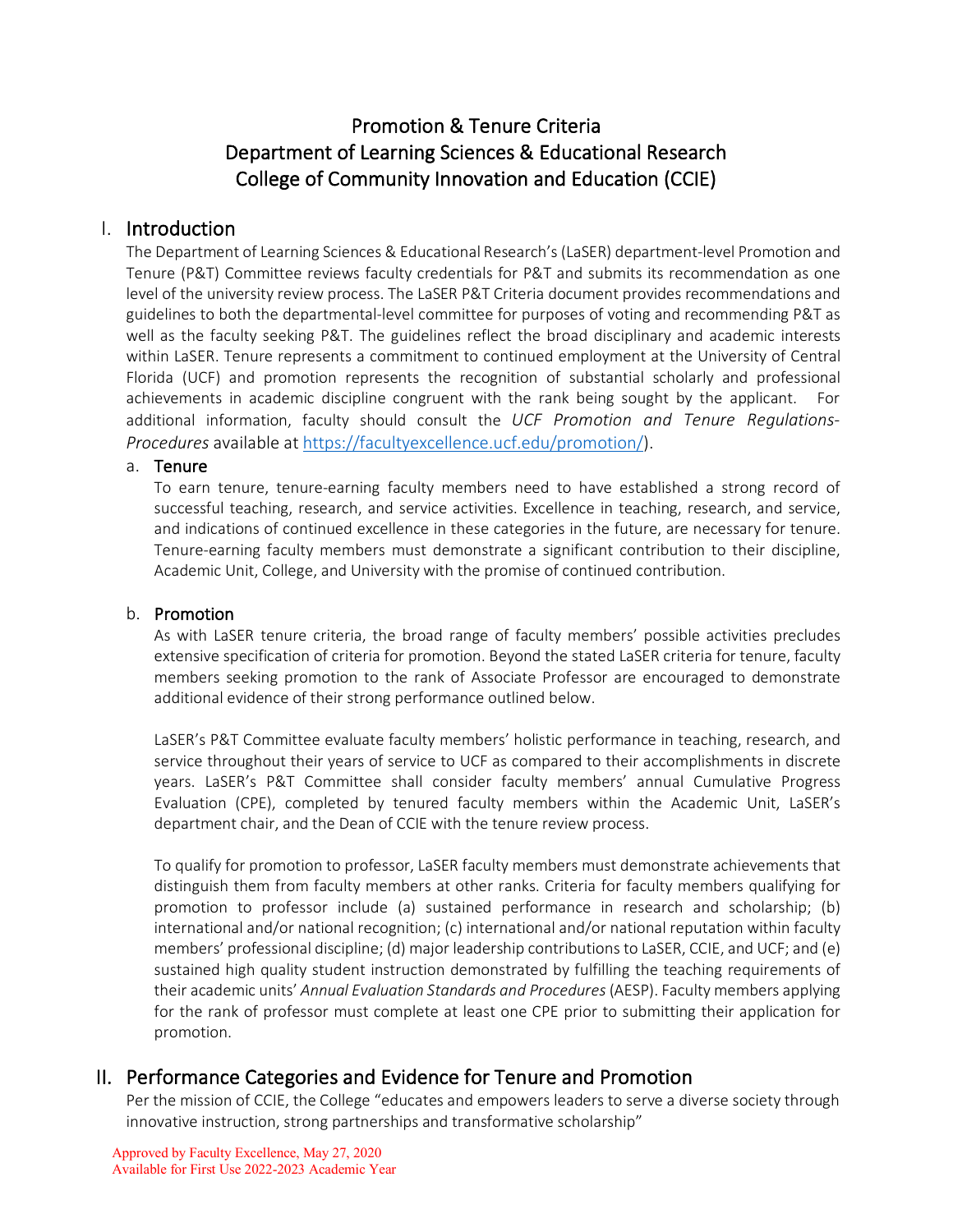[\(https://ccie.ucf.edu/about/mission/\)](https://ccie.ucf.edu/about/mission/). Thus, LaSER recognizes three basic categories of activities as essential for faculty members within the P&T process: (a) teaching; (b) research, scholarly, and creative activities; and (c) service to the public, discipline, and the university. LaSER P&T Criteria content below delineates the three types of faculty members' activity and evidence supporting the quality of their activities.

## A. Teaching Activities and Evidence

LaSER measures teaching activities according to the academic units' AESPs. The LaSER P&T committee will consult these departmental P&T criteria in evaluating candidates' teaching. LaSER teaching activities and evidence for faculty members typically include, but are not limited to the following:

## 1. Quality classroom and online instruction as evidenced by

- a. Student Perception of Instruction (SPI) data
- b. Peer-reviewed classroom observation reports completed by other faculty members

## 2. Directing of theses and dissertations as evidenced by

- a. Chairing thesis and dissertation committees to completion
- b. Serving on thesis and dissertation committees to completion

### 3. Supervising independent studies and student research projects as evidenced by

- a. Completed and approved institutional review board (IRB) applications with student-mentees
- b. Papers presented with student-mentees relating to completed projects

## 4. Direction and supervision of fieldwork, practicum, and internship experiences as evidenced by

- a. Overseeing clinical programmatic experiences (e.g., service learning, practicum, and internship) for students
- b. Facilitating clinical experience placements for students (e.g., service learning, practicum, and internship)

#### 5. Quality academic advising as evidenced by

- a. Development of degree program materials (e.g., program of study, program handbook) to support effective academic advisement
- b. Employing innovative strategies to support students' academic advising needs

### 6. Participation in professional development promoting faculty members' quality of instruction as evidenced by

- a. Engagement in professional development conferences connected to the improvement of their student learning outcomes
- b. Attending and/or presenting at professional development events focusing on innovative instruction in higher education

## 7. Course development as evidenced by

- a. Updating course syllabi to align with contemporary instructional best practices within faculty members' discipline
- b. Revising course assessments to support continuous improvement in evaluation of student learning outcomes

## 8. Program development as evidenced by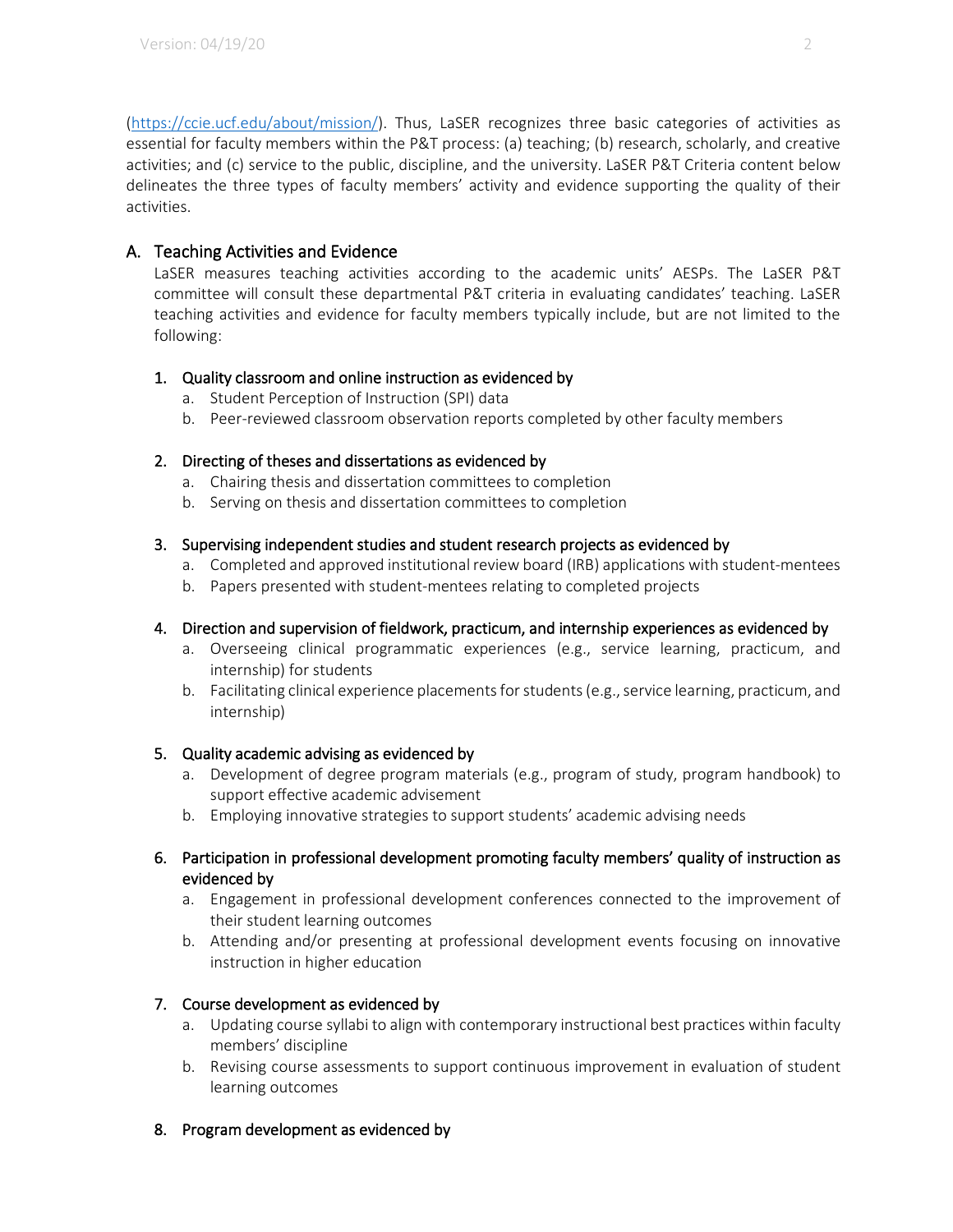- a. Updating degree program curricula to align with contemporary instructional best practices within faculty members' discipline
- b. Revising degree program curricula to support continuous improvement of student learning outcomes

## B. Research, Scholarly, and Creative Activities and Evidence

LaSER measures research and scholarly activities following the department's P&T criteria outlined below., and the LaSER Departmental P&T committee will consult the departmental P&T criteria in evaluating candidates' research and scholarship. For LaSER faculty members to acquire P&T, they must provide evidence of strong research productivity. The expectation for LaSER faculty members to be competitive in seeking P&T is a minimum of ten (10) publications of articles in international and/or national refereed journals or equivalent scholarly work in quality publications as defined and weighted by LaSER's P&T criteria, including monographs, book chapters, and books over a five-year period. In addition, the expectation is for LaSER tenure-earning faculty members should be the first author for at least two (2) articles in international and/or national refereed journals or equivalent scholarly work in quality publications over a five-year period. Both the quality and quantity of research publications are considered in P&T evaluations. All LaSER faculty members acquiring P&T must demonstrate their successful and sustained productivity in research.

In research and scholarship, LaSER faculty members qualify for promotion to the rank of professor through substantial productivity, as well as national and/or international prominence. Typical evidence of LaSER faculty members' substantial research productivity includes articles published in top-tier international and national refereed journals publications (as defined by impact factors, acceptance rates, h-factors, or other relevant indicators), textbooks, book chapters, and citation by other scholars. Both the quality and quantity of LaSER faculty members' publications are important and determined on a case-by-case basis. However, a significant number of articles published in international and national refereed journals and other rigorous publications since promotion to Associate Professor is required. The expectation for LaSER faculty members seeking promotion to the rank of professor is an average of two (2) quality publications of articles in international and national refereed journals per year or equivalent scholarly work in quality publications as defined and weighted by these departmental P&T criteria, including monographs, books, and book chapters. In addition, LaSER faculty members should support the impact of their research with citation analysis and/or other research impact measures.

LaSER research activities and evidence for faculty members typically include, but are not limited to the following:

#### 1. Quality research and scholarly publications as evidenced by

- a. Articles published in international and national refereed journals
- b. Published peer-reviewed scholarly books
- c. Book chapters published in edited scholarly books
- d. Published research monographs
- e. Published peer reviewed technical reports
- f. Published refereed conference proceedings
	- i. Published book reviews, technical reports, and articles published in outlets that are not peer reviewed and not written for a scholarly audience receive less weight as evidence of research activity
- 2. Preparation and/or acquisition of grants and/or contracts to conduct research as evidenced by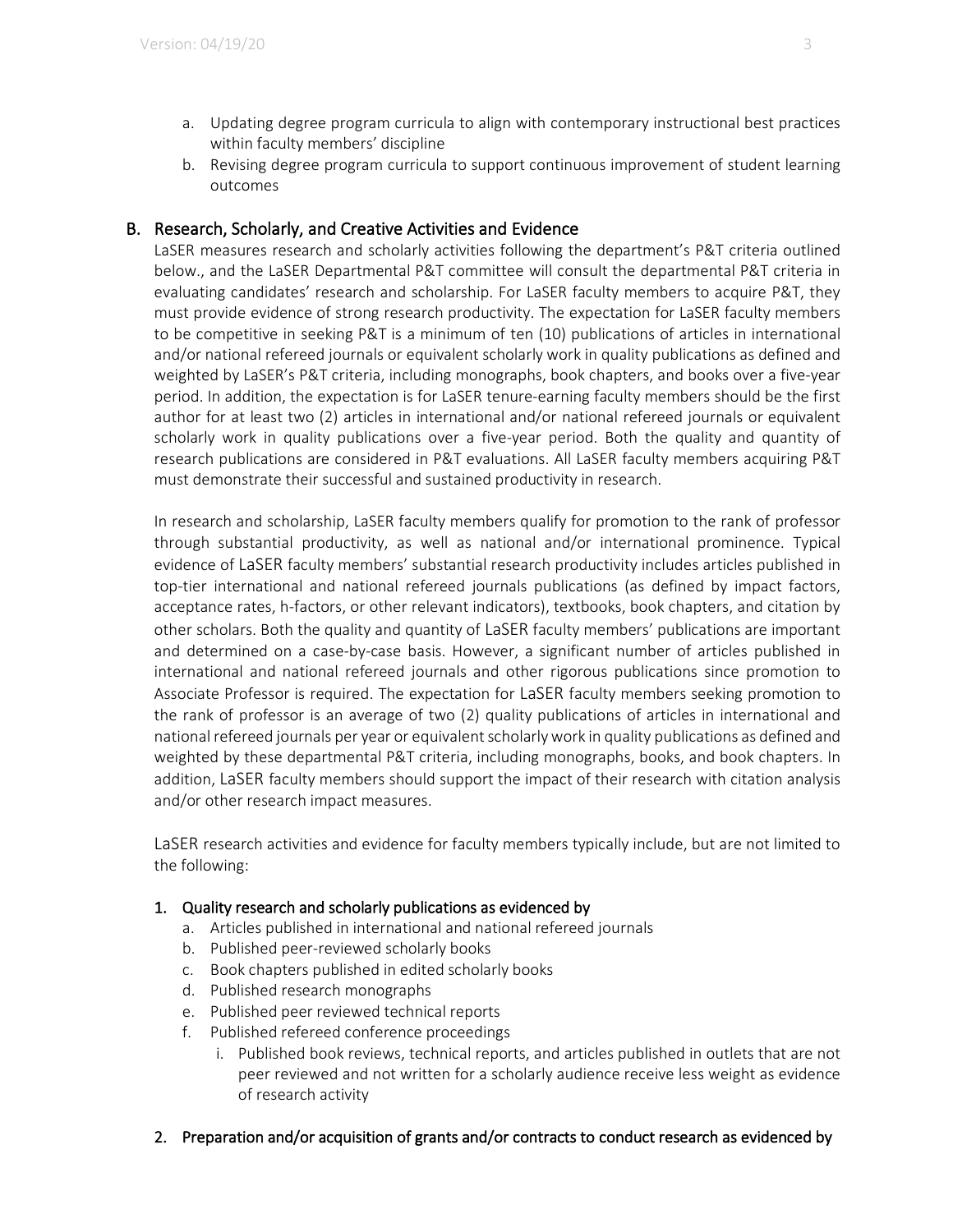- a. Preparation and/or acquisition of competitive research grants and/or contracts at the international, national, state, or local level
	- i. Non-competitive research grants and/or contracts receive less weight as evidence of research activity
	- ii. Preparation of unfunded research grants and/or contracts receive less weight as evidence of research activity

## 3. Dissemination of other forms of scholarship supporting research productivity includes evidence of

- a. Papers presented at international, national, and regional refereed professional conferences
- b. Service as a keynote speaker at international, national, and regional refereed professional conferences
- c. Strong citations of faculty members' research by other scholars
- d. Professional recognitions and/or awards for faculty members' research and scholarship
- e. Public impact of research (community-based projects, policy development, etc.)

## C. Service to the Public, Discipline, and the University and Evidence

The expectation is that LaSER tenure-earning faculty members provide evidence of their service activity for each of the following levels: (a) Academic Unit, College, and University; (b) Professional Discipline; and (c) the Community. The LaSER Departmental P&T committee will consult these departmental P&T criteria in evaluating candidates' service to the public, discipline, and university.

In service, LaSER faculty members seeking promotion to the rank of professor must demonstrate a strong record of leadership and excellence. LaSER faculty members' excellence in service may take the form of leadership roles within LaSER, including serving as a program coordinator and/or a coordinator/director of a center/institute. At the College and University levels, LaSER faculty members' excellence in service may take the form of leadership roles on elected committees. At the Community level, LaSER faculty members' excellence in service may include leading partnerships between community organizations and the College. LaSER faculty members may demonstrate excellence in service within their professional discipline through holding leadership positions in appropriate professional organizations and/or serving as editors of refereed journals

LaSER service to the public, discipline, and the university and evidence for faculty members typically include, but are not limited to the following:

- 1. Activities utilizing faculty members' professional background and expertise in the community outside of the university as evidenced by
	- a. Preparation and/or acquisition of non-research grants and contracts
	- b. Presentations to community groups
	- c. Participation on boards or working groups that seek to improve or develop community organizations
	- d. Service on or holding office in community organizations (provided the position does not constitute a conflict of interest or conflict of commitment, related to professional expertise
	- e. Media interviews in relation to substantive research areas

## 2. Service to faculty members' professional discipline as evidenced by

- a. Participation in professional organizations related to faculty members' disciplines or general faculty roles
- b. Holding office in professional organizations